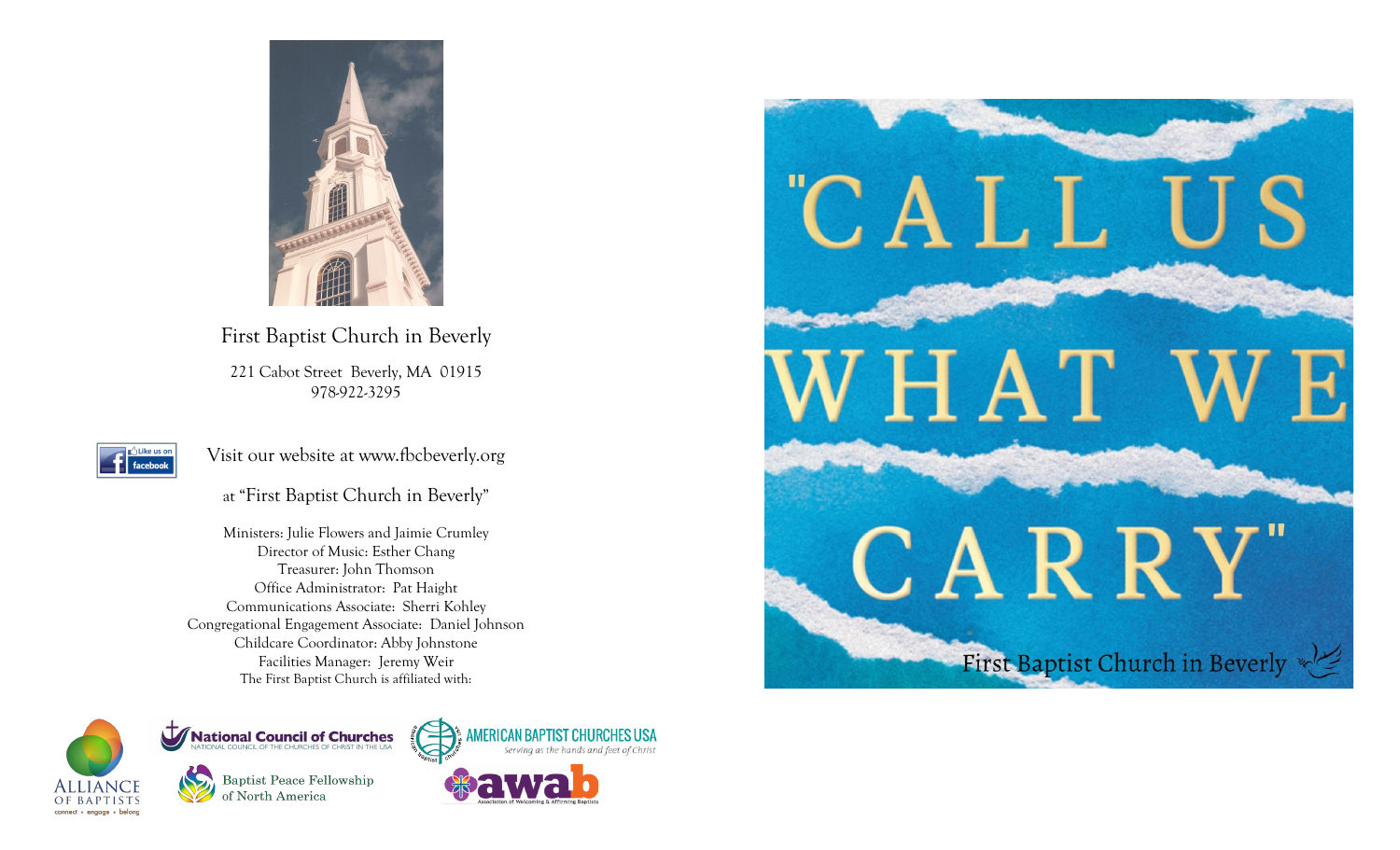### **Welcome to Worship at First Baptist Church in Beverly!**

*We welcome you to worship this morning. We are so pleased to gather with you! Please feel free to fill out one of our Here We Gather or prayer cards in the pew rack or speak with Julie Flowers or Dr. Daniel Johnson.* 

*There are Prayer Request cards in the pew rack in front of you. If you would like to take a moment to fill one out with a prayer concern you would like shared or like the ministers to know, please do so, and then place it in the offering plate when they are passed. Prayer concerns that should be kept for ministers only should have that designation written on them.*

*The chancel flowers this morning are in celebration of All Fathers by Pam & Dave Constantine.*

*Prayground news for children! We encourage children in Grade 1 and above to make use of the Prayground space at the front of the room while they worship. The prayground is a childfriendly place for the quiet enjoyment of worship. Child Care for children Kindergarten age and younger is provided throughout our service, in the Littlest Learners room on the main level, located through the double doors at the front of the sanctuary. Our Childcare Coordinator, who also regularly staffs the room, is Abby Johnstone, an alum of our Youth Fellowship program, and preschool teacher at Glen Urquhart School in Beverly. Abby will be assisted weekly by a rotating team of outstanding young people from our Youth Fellowship program. All adults who work with our children have been CORI-checked. We always encourage families and caregivers to do what is best for their child and their family during the worship time. We do hope that older youth (above grade 5) will participate in worship; a new youth class will be forming for them in the coming weeks at a time separate from worship.*

### **Devices to assist with hearing are available for those who have a need. A Deacon will be happy to assist you and provide one.**

\*Indicates Congregation Standing As They Are Able \*\*\*Indicates latecomers may be seated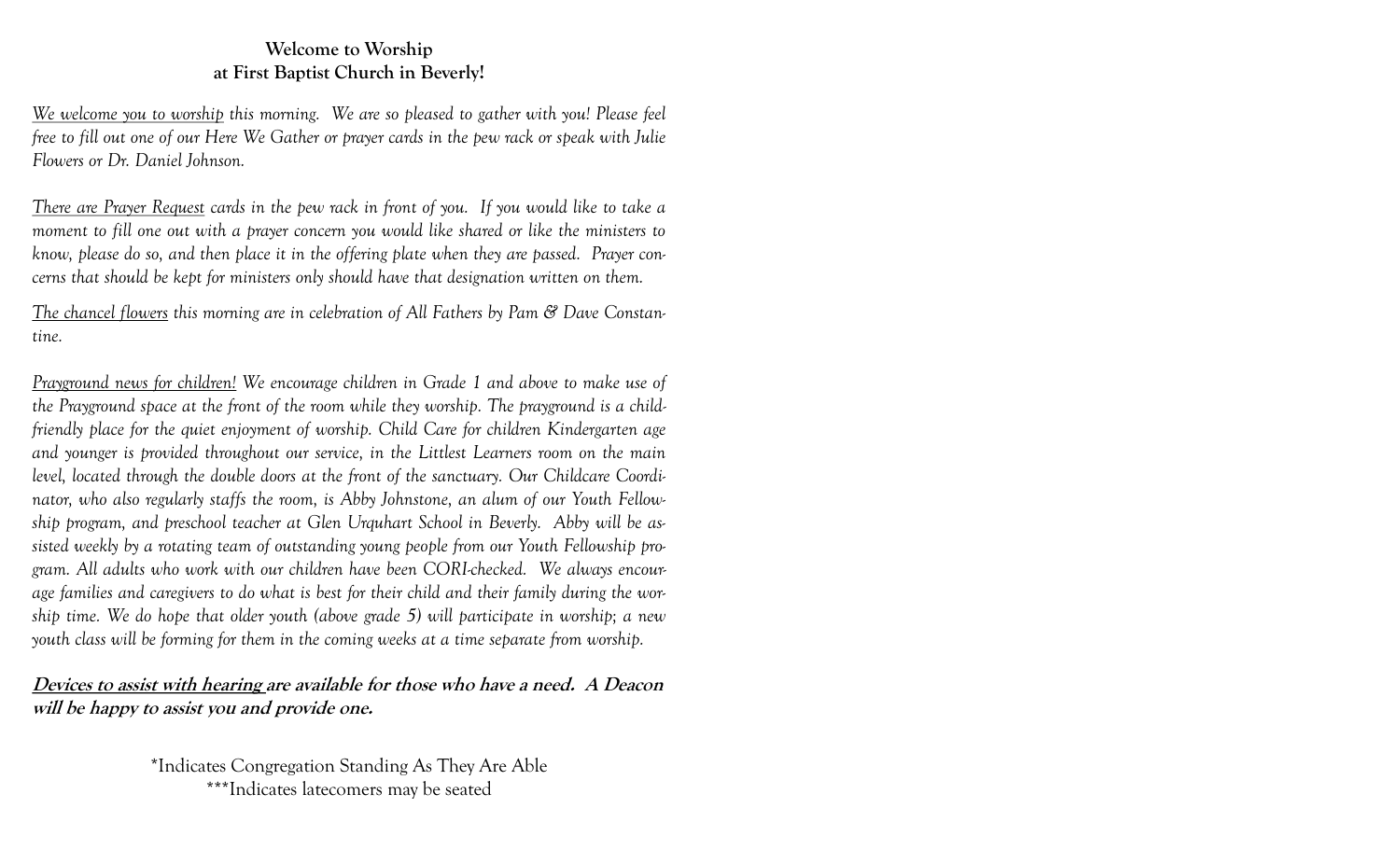*Upcoming Events This Week:*   *Board of Deacons - Tuesday at 7 p.m. Church Office Closed - Monday, June 20 for Juneteenth Holiday Zoom Coffee Hour - Thursday at 10:00 a.m.*

*For more information on these and other programs of the church check the QR Code on the pew card in front of you or www.fbcbeverly.org!*



**Text Message Reminders from First Baptist Church!** *Scan this QR code or text FBCTEXTSNOW to 724-361-6388* i*f you would like to opt in to receive text message updates, reminders, and alerts from First Baptist directly to your phone.*

# **ORDER OF WORSHIP** Father's Day Sunday

**June 19, 2022** 10:00 a.m.

#### **Tolling of the Hour**

**Welcome and Announcements** Dr. Daniel Johnson

*(If you have not yet had the opportunity to turn off your cell phone, please do so now)*

**Moment of Preparation** S. Pethel

*Come, All Servants of the Lord*

*Come, all servants of the Lord and praise His holy name; from early dawn to setting sun*  His glory now proclaim. His ways are just, and glad's the heart that makes His mercy *known. Believers, come to praise His name and bow before the throne. How all the world rejoices in the Lord! The earth now stands, the sky now shines, the sea now stretches forth! Come, all fore the throne. Believers come to praise His name and bow before the throne. Come all servants of the Lord.*

|  | Call to Worship |  |
|--|-----------------|--|
|--|-----------------|--|

**Rev.** Jaimie Crumley

**\*Hymn 284** GATHER US IN

*Gather Us In*

\*Invocation, Lord's Prayer, (debts), **Emmett Flowers and Glory Be to God (pg. 37**)

*Our Father, who art in heaven, hallowed be thy name. Thy kingdom come, thy will be done, on earth as it is in heaven. Give us this day our daily bread, and forgive us our debts, as we forgive our debtors. And lead us not into temptation, but deliver us from evil. For thine is the kingdom, and the power, and the glory forever. Amen.*